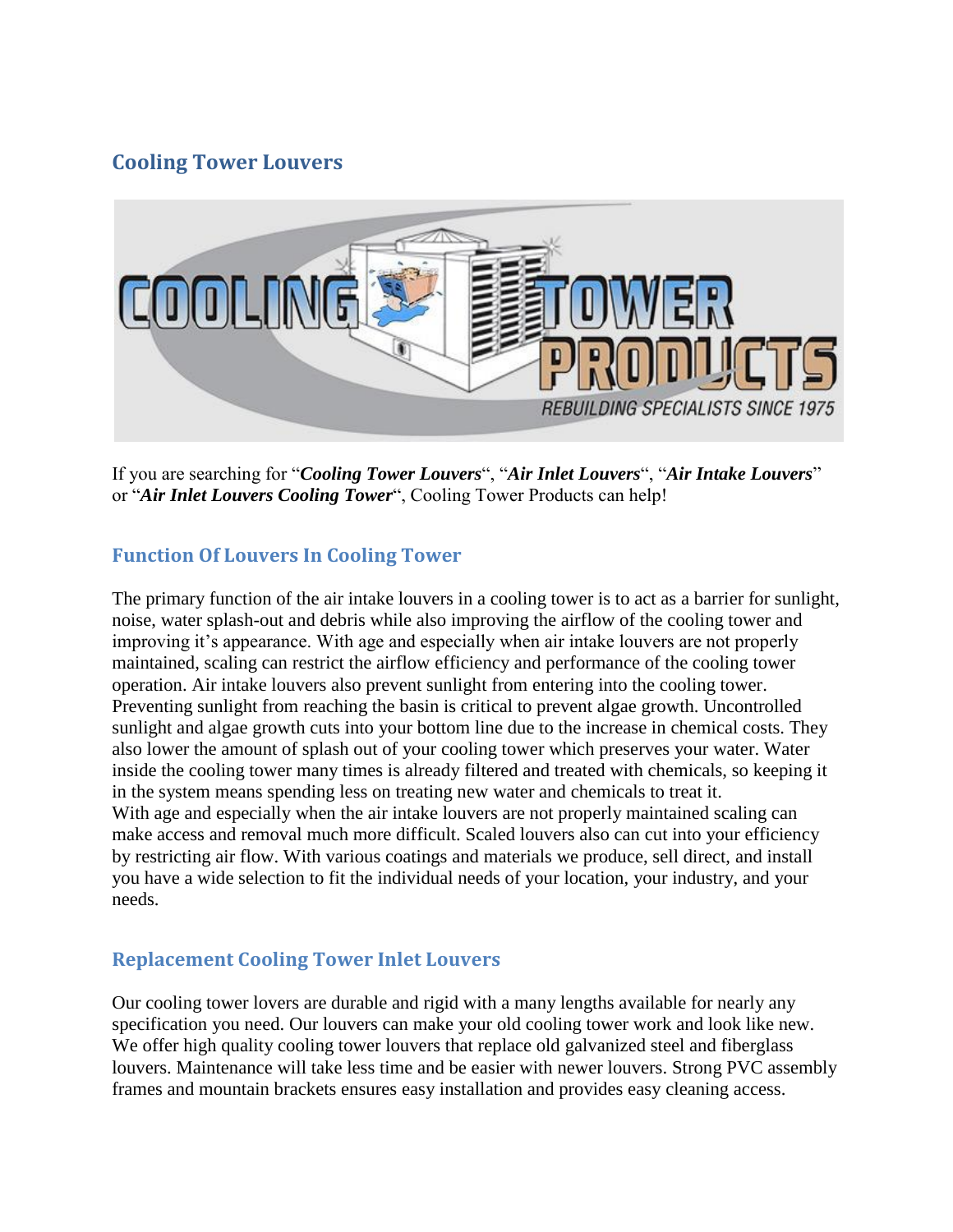

Air Intake Louver High Impact P.V.C. Wide  $-$  8 9/6 Thick  $-3/32$ Length – O.E.M. Sizes & Custom B.A.C. Series 1500 / 3000 33000 / CFT



Air Intake Louver High Impact P.V.C. Wide – 10 1/2″ Thick  $-3/16$ Length – O.E.M. Sizes & Custom Marley Series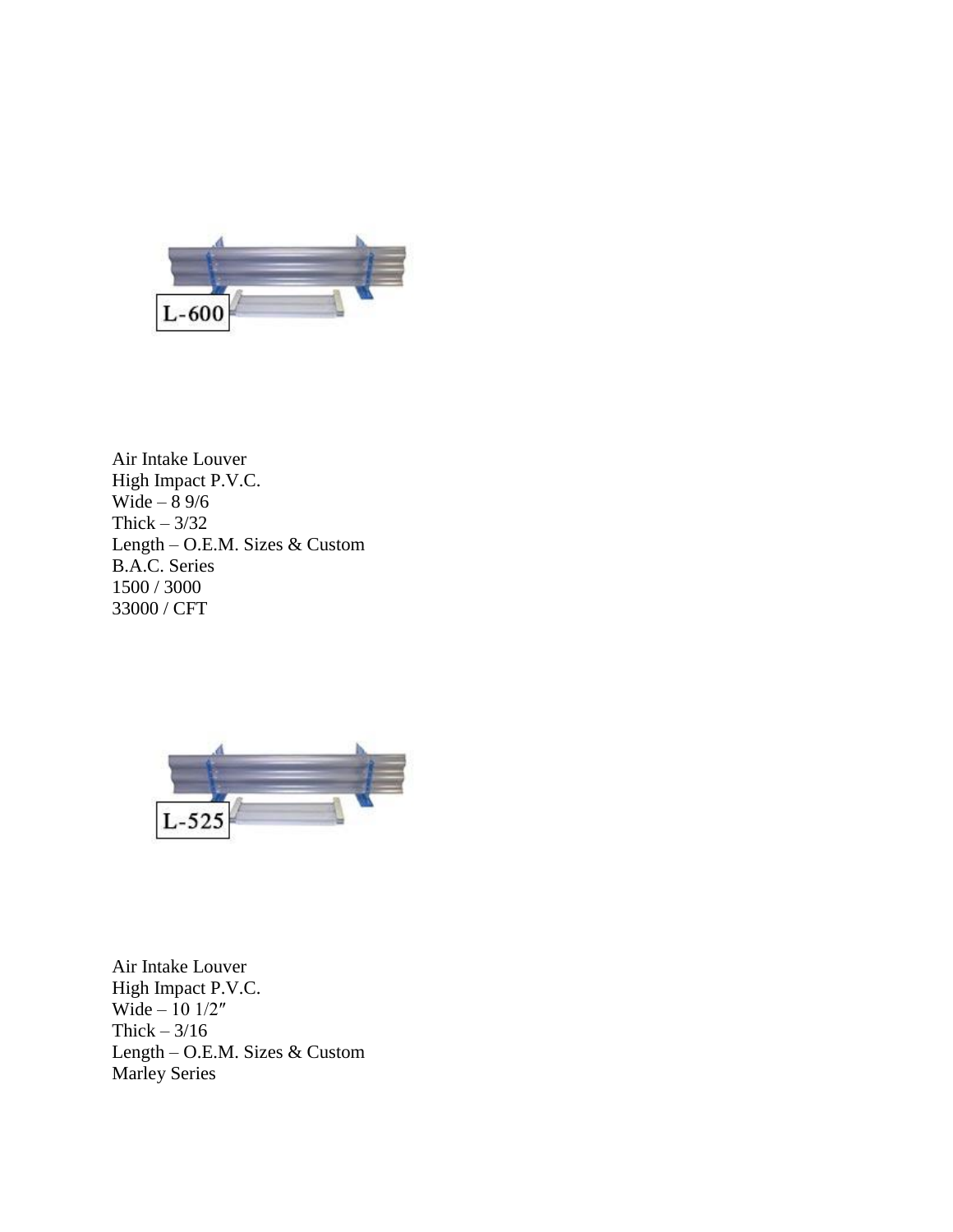8600 / 8800 and Wood 9 thru 15



Louver Panel Cellular Design O.E.M. Size Panels Galv / Stainless / PVC frames or Loose insert / Refill section Induced Draft Counter Flow Evapco / Imeco Series AT / ATC / ATW / SST / UB / IDC / IMC



Casing Panels High Impact P.V.C. Wide  $-42$ " Thick –  $1/8 - 1/4"$ Length – Max 144″